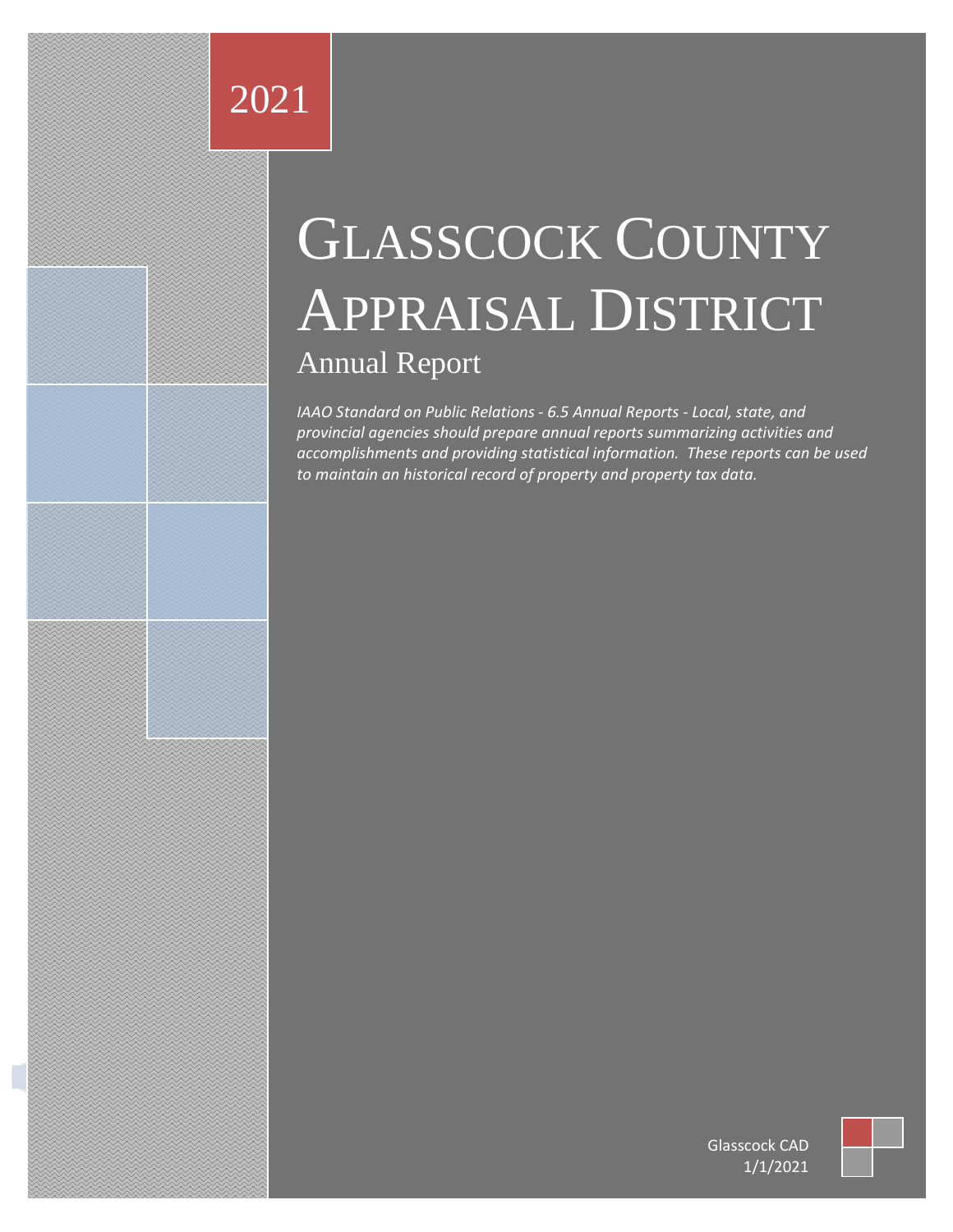#### **2021 Annual Report**

The Texas Legislature created the Glasscock County Appraisal District in 1981. The Texas Property Tax Code, The Rules of the Texas Comptroller's Property Tax Assistance Division, and The Constitution of the State of Texas govern the appraisal district's operations. The appraisal district is a local government political subdivision of the state responsible for appraising property with county boundaries.

A Board of Directors governs the Glasscock County Appraisal District. Members of the Board of Directors are appointed by the taxing units within the boundaries of Glasscock County and must live within the district for two years before serving on the board.

The Chief Appraiser is appointed by the Board of Directors and is the chief administrator of the Appraisal District. The Appraisal District is responsible for local property tax appraisal and exemption administration while following the laws and guidelines established under the property tax system as laid forth by:

- ◈ The International Association of Assessing Officers (IAAO)
- ◈ The Property Tax Assistance Division of the Texas State Comptroller's Office (PTAD)
- ◈ The Uniform Standards of Professional Appraisal Practice (USPAP)

My professional staff and I are committed to providing timely and accurate appraisal services. Appraisers are registered with the Texas Department of Licensing and Registration and must complete courses and exams to become a Registered Professional Appraiser.

Our goal is to assist all taxpayers with the highest level of professionalism and integrity. Our hard work and dedication provide a timely certification of our appraised values to the taxing units. The property taxes generated from these appraisals offer an essential source of revenue to support Glasscock County, Glasscock County ISD, and Glasscock Groundwater Conservation District.

Thank you for taking the time to review the 2021 Annual Report, and I hope that it provided you with insight into the operations of the Glasscock County Appraisal District.

Sincerely, Scott Smetana, RPA Chief Appraiser Email: [info@glasscockcad.org](mailto:info@glasscockcad.org) Phone: (432)354-2580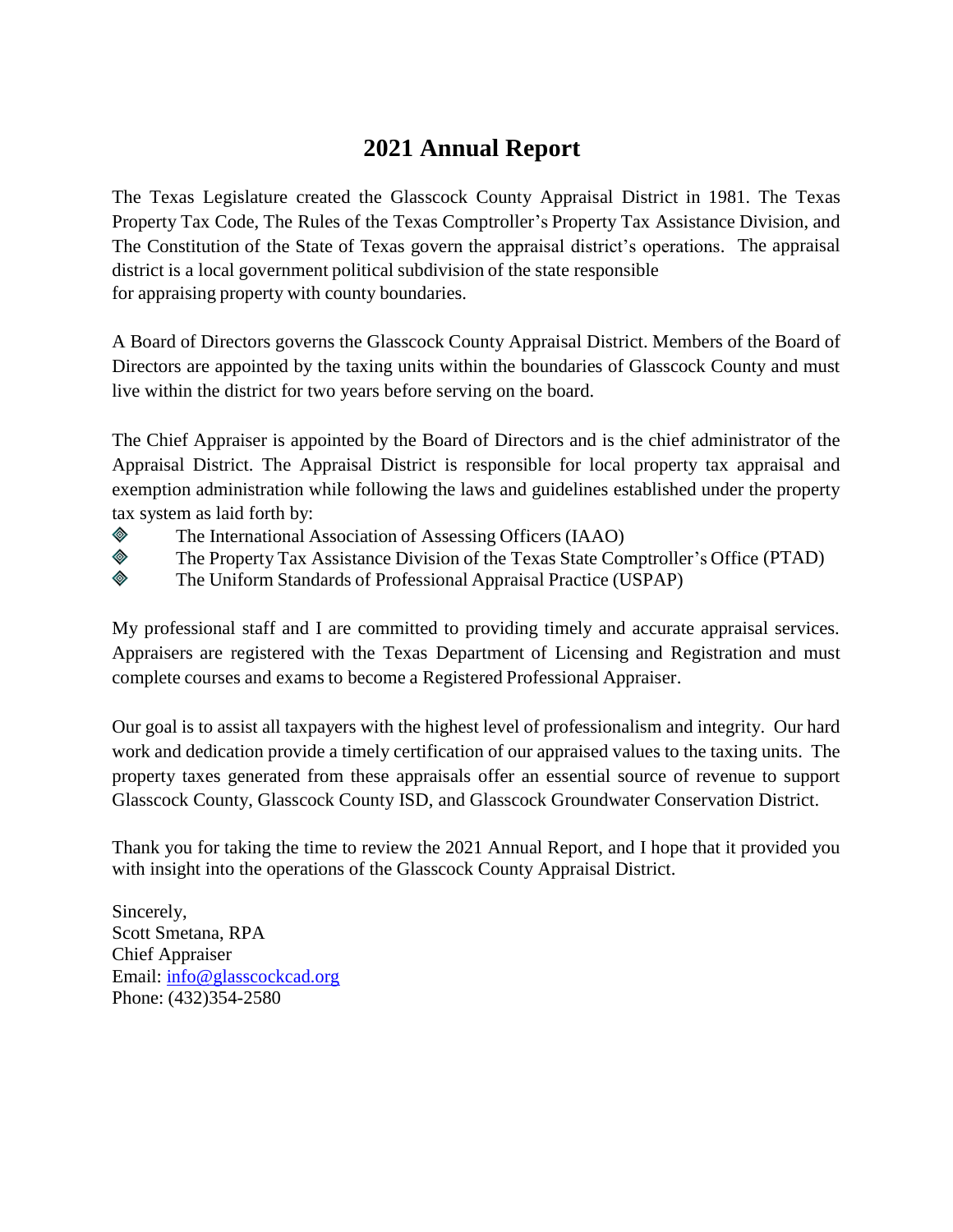#### **2021 Certified Values**

| <b>Glasscock County</b>   |                 |  |
|---------------------------|-----------------|--|
|                           |                 |  |
| <b>Total Market Value</b> | \$4,653,613,390 |  |
| <b>Total Taxable</b>      | \$4,208,373,044 |  |
|                           |                 |  |
|                           |                 |  |
| <b>Glasscock GCD</b>      |                 |  |
| <b>Total Market Value</b> |                 |  |
|                           | \$4,653,613,390 |  |
| <b>Total Taxable</b>      | \$4,468,367,734 |  |
|                           |                 |  |
|                           |                 |  |
| <b>Glasscock ISD</b>      |                 |  |
|                           |                 |  |
| <b>Total Market Value</b> | \$4,653,613,390 |  |
| Total M& O Taxable Value  | \$3,925,904,682 |  |
| Total I&S Taxable Value   | \$4,461,590,782 |  |
| Value Lost-Chapter 313    | \$439,226,564   |  |

The District maintains approximately 79,763 parcels with property types of residential, commercial, business, minerals, utilities, and pipelines.

#### **Exemption Data**

The District has various exemptions for which taxpayers may qualify, such as the standard residential homestead exemption and the over-65 residential homestead exemption. You may only apply for residence homestead on one property in a tax year. A homestead may include up to 20 acres of land you use in your home's residential use (occupancy). To qualify for a homestead exemption, you must own and reside in your home on January 1 of the tax year. The age 65 or older or disability exemption for school taxes includes a school tax limitation or ceiling. Some taxing units, such as counties and cities, have exemptions and tax ceiling limits. The filing of these applications is between January 1 and April 30. You may file a late homestead exemption if you file no later than one year after the date taxes become delinquent. There is also a Transfer of Tax Limitation or Ceiling Certificate if you move out of the county. This can transfer to the new county in which you reside.

| <b>Glasscock</b><br><b>County</b> |            |               |                 |                      |               |                |
|-----------------------------------|------------|---------------|-----------------|----------------------|---------------|----------------|
|                                   |            | Over-65 Surv  | <b>Disabled</b> | <b>Disabled Surv</b> | Local         |                |
| <b>Homestead</b>                  | Over- $65$ | <b>Spouse</b> | <b>Person</b>   | <b>Spouse</b>        | Of            | <b>FRZNTX</b>  |
| Amount                            | Amount     | Amount        | Amount          | Amount               | $\frac{0}{0}$ | <b>Ceiling</b> |
|                                   |            |               |                 |                      | 20 %          | No             |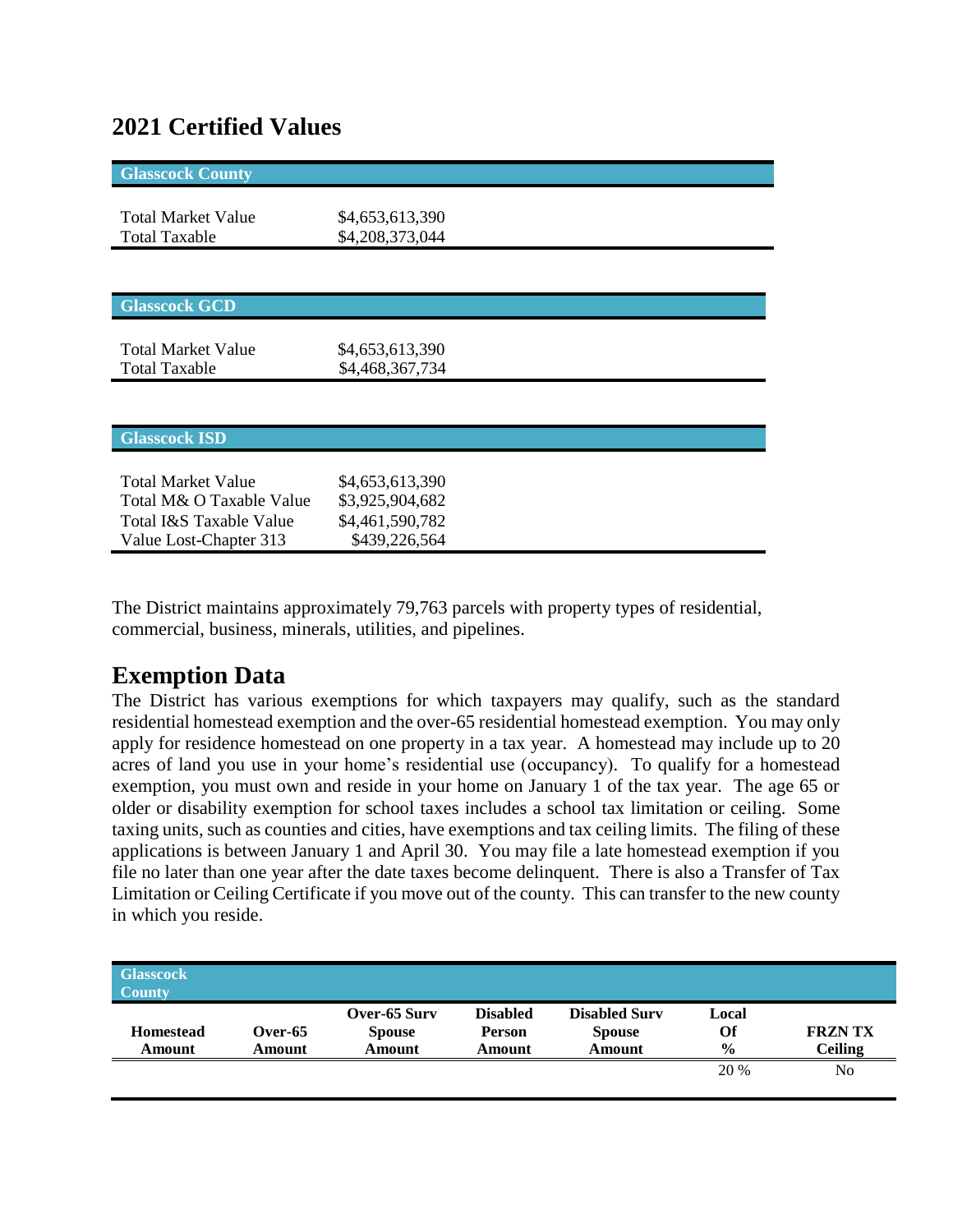| <b>Glasscock</b><br><b>GCD</b> |         |                               |                           |                                       |               |                |
|--------------------------------|---------|-------------------------------|---------------------------|---------------------------------------|---------------|----------------|
| <b>Homestead</b>               | Over-65 | Over-65 Surv<br><b>Spouse</b> | <b>Disabled</b><br>Person | <b>Disabled Surv</b><br><b>Spouse</b> | Local<br>Of   | <b>FRZN TX</b> |
| Amount                         | Amount  | Amount                        | Amount                    | Amount                                | $\frac{0}{0}$ | <b>Ceiling</b> |
|                                |         |                               |                           |                                       | 20 %          | No             |
|                                |         |                               |                           |                                       |               |                |

| <b>Glasscock</b><br><b>ISD</b> |                   |                                         |                                            |                                                 |                              |                                 |
|--------------------------------|-------------------|-----------------------------------------|--------------------------------------------|-------------------------------------------------|------------------------------|---------------------------------|
| <b>Homestead</b><br>Amount     | Over-65<br>Amount | Over-65 Surv<br><b>Spouse</b><br>Amount | <b>Disabled</b><br><b>Person</b><br>Amount | <b>Disabled Surv</b><br><b>Spouse</b><br>Amount | Local<br>Of<br>$\frac{0}{0}$ | <b>FRZNTX</b><br><b>Ceiling</b> |
| \$25,000                       | \$10,000          | \$10,000                                | \$10,000                                   | \$10,000                                        | 20 %                         | Yes                             |

Note: A person can receive either an Over-65 or Disabled Person Exemption, but not both.

| <b>Disabilities</b> | <b>Percentage</b>                | <b>Amount</b> |
|---------------------|----------------------------------|---------------|
| DV <sub>1</sub>     | Disability of 10 $\%$ to 29 $\%$ | \$5,000       |
| DV <sub>2</sub>     | Disability of 30% to 49%         | \$7,500       |
| DV3                 | Disability of 50% to 69%         | \$10,000      |
| DV4                 | Disability of 70% or more        | \$12,000      |
| <b>DVHS</b>         | 100 % or unemployable            | Exempt        |

Note: A 100% disabled veteran who qualifies for the \$12,000 exemption under Property Tax Code Section 11.22 may apply the \$12,000 exemption to another property they own other than their residence homestead.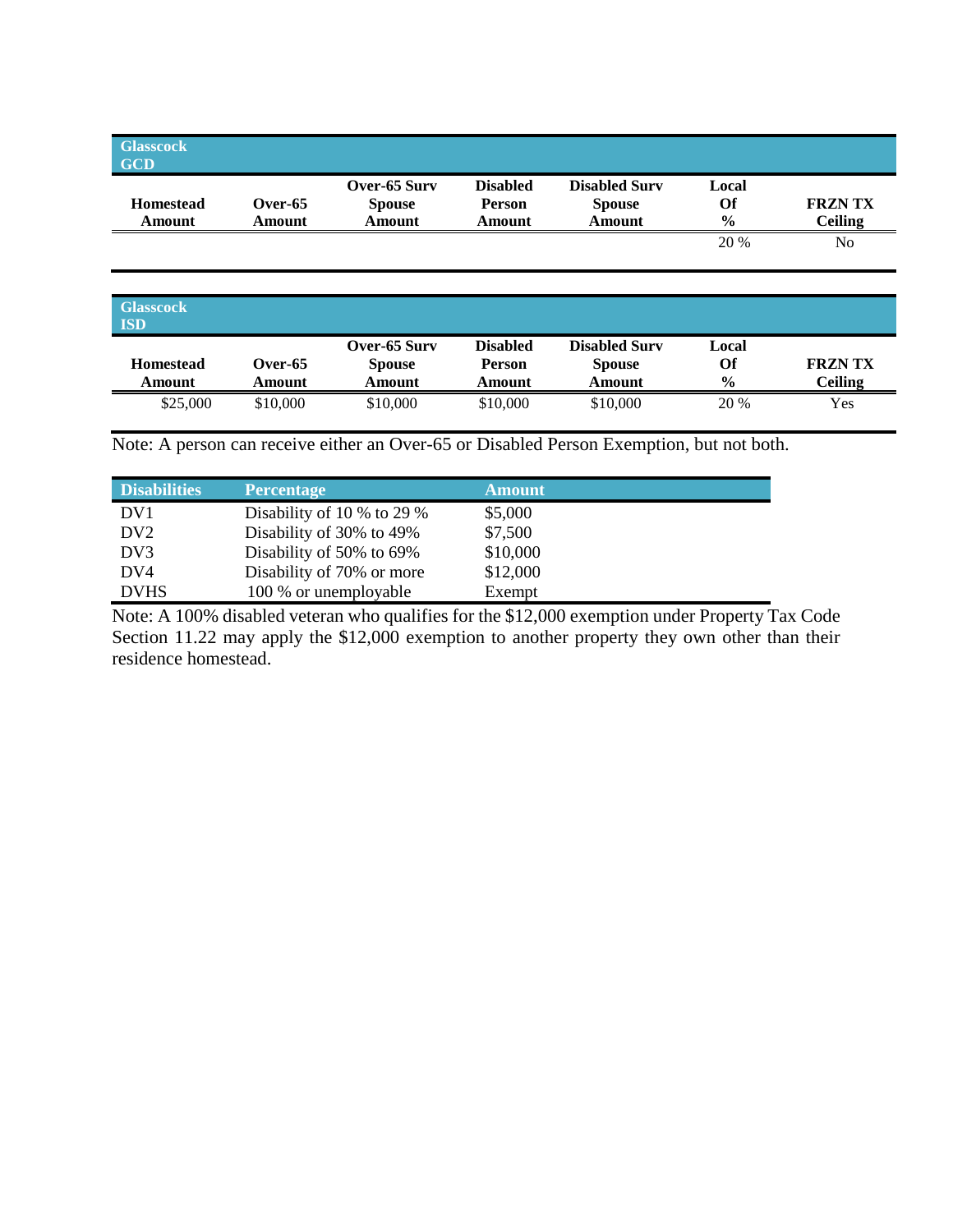| Code<br>Α      | <b>Category Name</b><br>Real Property: Single-family<br>Residential                            | <b>Description</b><br>Houses, condominiums, and mobile<br>homes are located on the land owned<br>by the occupant.                                                                                                                                                                                                                         |
|----------------|------------------------------------------------------------------------------------------------|-------------------------------------------------------------------------------------------------------------------------------------------------------------------------------------------------------------------------------------------------------------------------------------------------------------------------------------------|
| B              | Real Property: Multifamily<br>Residential                                                      | Residential structures containing two<br>or more dwelling units belonging to<br>one owner. Includes apartments but no<br>motels or hotels.                                                                                                                                                                                                |
| C <sub>1</sub> | Real Property: Vacant Lots and<br>Tracts                                                       | Unimproved land parcels are usually<br>located within or adjacent to cities with<br>no minimum or maximum size<br>requirement.                                                                                                                                                                                                            |
| C <sub>2</sub> | Real Property: Colonial Lots and<br>Tracts                                                     | Properties may not be sold under<br>Chapter 232 of the Texas Local<br>Government Code.                                                                                                                                                                                                                                                    |
| D <sub>1</sub> | Real Property: Qualified<br><b>Agricultural Land</b>                                           | All acreage qualified for productivity<br>valuation under Texas Constitution,<br>Article VIII, 1-d or 1-d-1.                                                                                                                                                                                                                              |
| D2<br>E        | Real Property: Non-Qualified Land<br>Real Property: Rural Land Not<br>Qualified for Open-space | Acreage that is not qualified for<br>productivity valuation and is rural.<br>Improvements associated with land<br>reported as Category D property,<br>including all houses, barns, sheds,<br>silos, garages, other enhancements<br>related to farming or ranching, and<br>land separated from a larger tract for<br>residential purposes. |
| F1             | <b>Real Property Commercial</b>                                                                | Land and improvements devoted to<br>sales, entertainment, or services to the<br>public. This does not include utility<br>property, which is included in<br>Category J.                                                                                                                                                                    |
| F2             | Real Property: Industrial                                                                      | Land and improvements are devoted to<br>developing, manufacturing,<br>fabrication, processing, or storing a<br>product, except for utility property in<br>Category J.                                                                                                                                                                     |
| G              | Oil, Gas, and Other Minerals                                                                   | Producing and non-producing wells, all<br>other minerals, mineral interests, and<br>equipment used to bring the oil and gas<br>to the surface, not including surface<br>rights.                                                                                                                                                           |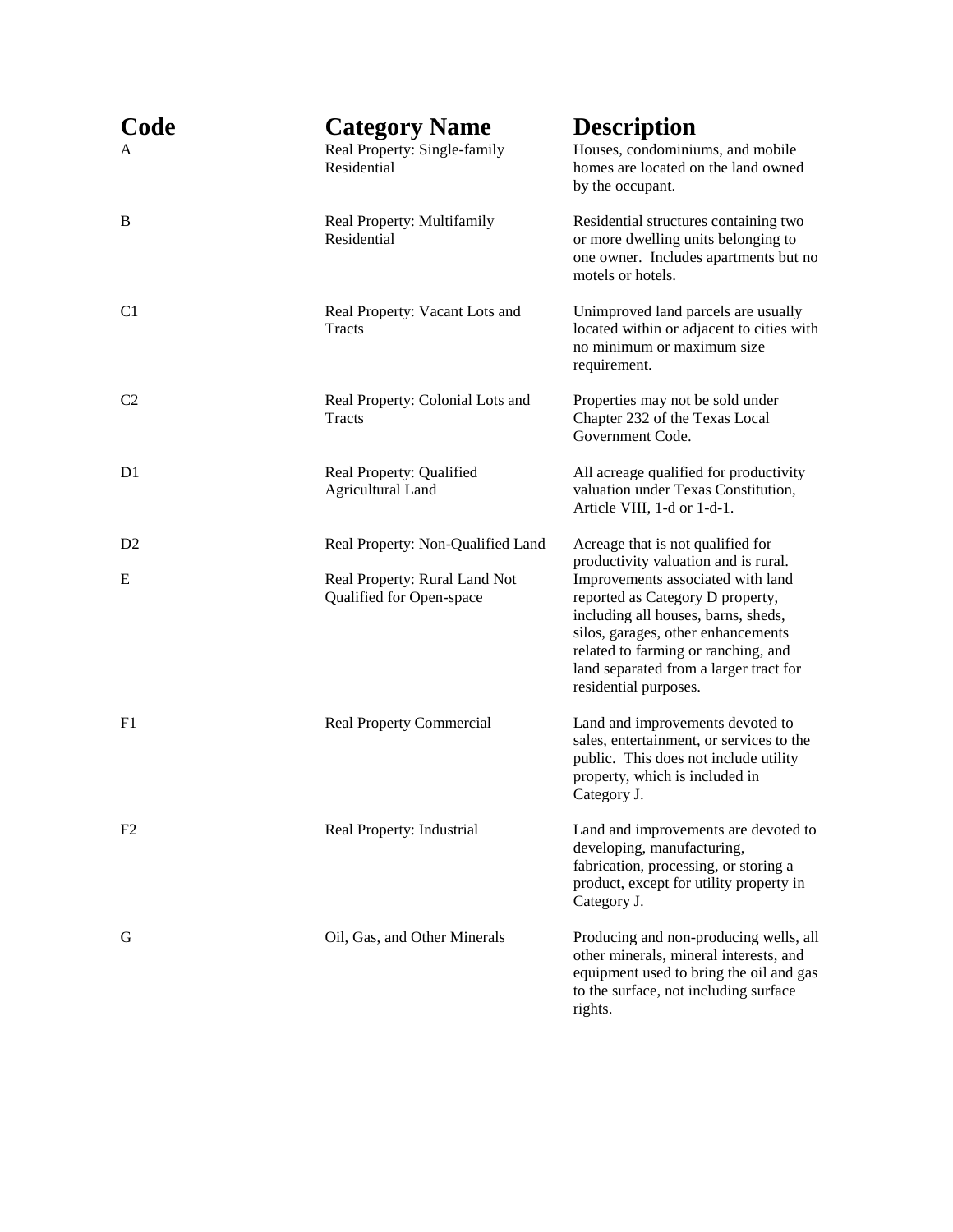| H1 | Tangible Personal Property:<br>Personal Vehicles, Not used for<br><b>Business Purposes</b> | Privately owned automobiles,<br>motorcycles, and light trucks are not<br>used to produce income.                                                                                                                                                                                                                                                                                                                                                                   |  |
|----|--------------------------------------------------------------------------------------------|--------------------------------------------------------------------------------------------------------------------------------------------------------------------------------------------------------------------------------------------------------------------------------------------------------------------------------------------------------------------------------------------------------------------------------------------------------------------|--|
| H2 | Tangible Personal Property: Goods<br>in Transit                                            | Personal property stored under a<br>contract of bailment by a public<br>warehouse operator and identified by<br>Tax Code Section 11.253.                                                                                                                                                                                                                                                                                                                           |  |
| J  | Real and Personal Property: Utilities                                                      | All real and tangible personal property<br>of railroads, pipelines, electric<br>companies, gas companies, telephone<br>companies, water systems, cable TX<br>companies, and other utility<br>companies.                                                                                                                                                                                                                                                            |  |
| L1 | Personal Property: Commercial                                                              | Commercial businesses use all tangible<br>personal property to produce income,<br>including fixtures, equipment, and<br>inventory.                                                                                                                                                                                                                                                                                                                                 |  |
| L2 | Personal Property: Industrial                                                              | An industrial business uses all tangible<br>personal property to produce income,<br>including fixtures, equipment, and<br>inventory.                                                                                                                                                                                                                                                                                                                               |  |
| М  | Mobile Homes and Other Tangible<br>Personal Property                                       | Taxable personal property is not<br>included in other categories, such as<br>mobile homes on land owned by<br>someone else. It also may consist of<br>privately owned aircraft, boats, travel<br>trailers, motor homes, and mobile<br>homes on rented or leased land.                                                                                                                                                                                              |  |
| N  | <b>Intangible Personal Property</b>                                                        | All taxable intangible property not<br>otherwise classified.                                                                                                                                                                                                                                                                                                                                                                                                       |  |
| О  | Real Property: Residential Inventory                                                       | Residential real property inventory is<br>held for sale and appraised as provided<br>by Tax Code Section 23.12.                                                                                                                                                                                                                                                                                                                                                    |  |
| S  | Special Inventory                                                                          | Specific property inventories of<br>businesses that provide items for sale<br>to the public. State law requires the<br>appraisal district to appraise these<br>inventory items based on the business's<br>total annual sales in the prior tax year.<br>Category S properties include dealers'<br>motor vehicle inventory, dealers'<br>heavy equipment inventory, dealers'<br>vessel and outboard motor inventory,<br>and retail manufactured housing<br>inventory. |  |
| X  | <b>Exempt Property</b>                                                                     | Exempt Property must have the<br>qualification found in the law, mainly<br>the Tax Code.                                                                                                                                                                                                                                                                                                                                                                           |  |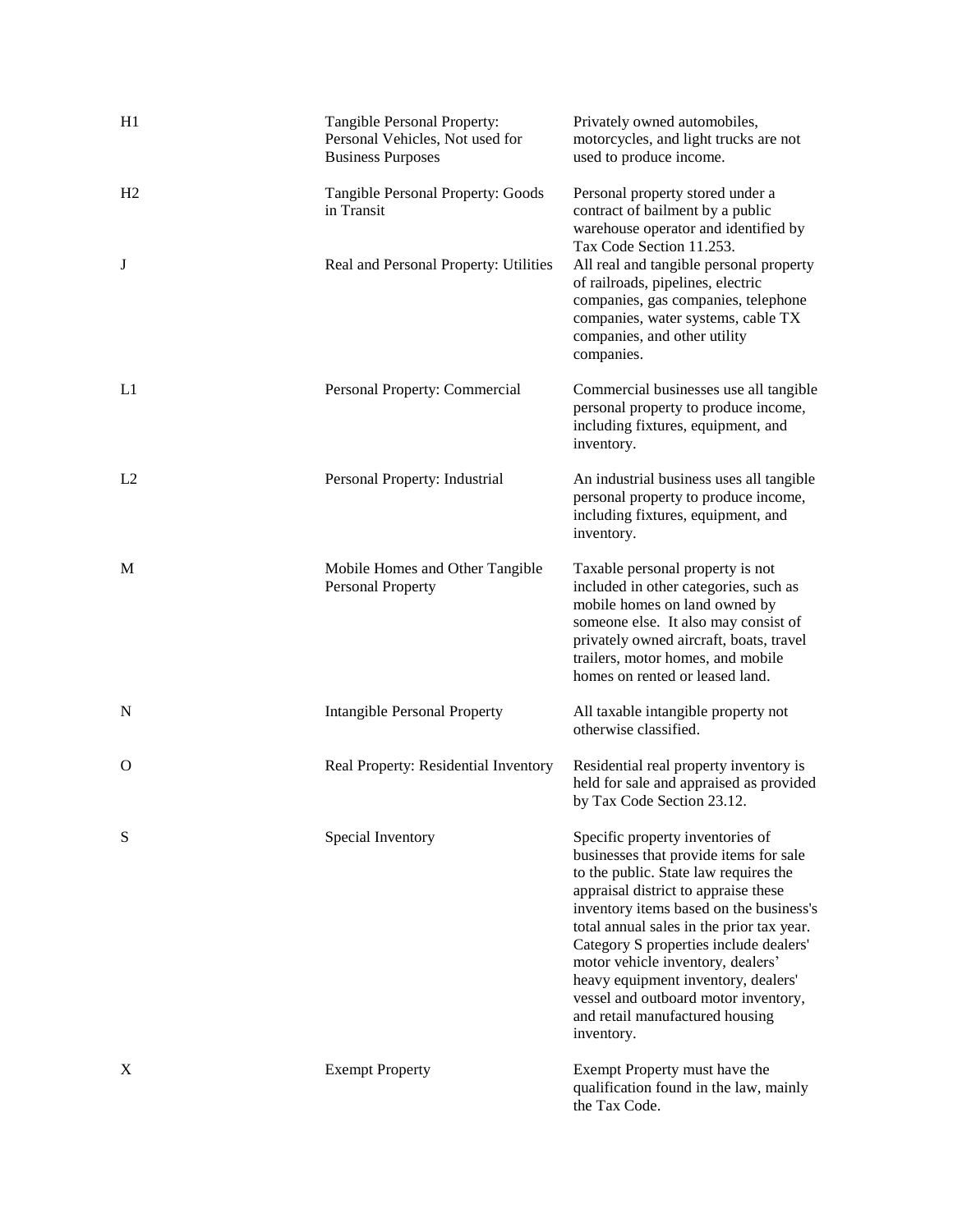#### **The Property Value Study**

The State Comptroller's Office conducts the property value study to estimate the taxable property value in each school district and measure the appraisal districts' performance. If the appraisal district is within a 5% margin of error, the State Comptroller will certify the local value to the Commissioner of Education. The study findings are used in the school funding formula for state aid.

| <b>Category</b>                       | <b>Number</b><br>of Ratios<br>$**$ | 2018 CAD Rept<br><b>Appraised</b><br><b>Value</b> | <b>Median</b><br><b>Level of</b><br>Appr | <b>Coefficient</b><br>of<br><b>Dispersion</b> | % Ratios<br>$w/in (+/-)$<br>$10%$ of<br><b>Median</b> | % Ratios<br>$w/in (+/-)$<br>25% of<br><b>Median</b> | Price-<br><b>Related</b><br><b>Differential</b> |
|---------------------------------------|------------------------------------|---------------------------------------------------|------------------------------------------|-----------------------------------------------|-------------------------------------------------------|-----------------------------------------------------|-------------------------------------------------|
| A. Single-<br>Family<br>Residences    | $\boldsymbol{0}$                   | 3,709,786                                         | $\ast$                                   | $\ast$                                        | $\ast$                                                | *                                                   | $\ast$                                          |
| B. Multi-<br>Family<br>Residences     | $\boldsymbol{0}$                   | $\boldsymbol{0}$                                  | $\ast$                                   | $\ast$                                        | $\ast$                                                | $\ast$                                              | $\ast$                                          |
| C. Vacant<br>Lots                     | $\boldsymbol{0}$                   | 124,917                                           | $\ast$                                   | $\ast$                                        | $\ast$                                                | *                                                   | $\ast$                                          |
| C <sub>2</sub> . Colonial<br>lots     | $\boldsymbol{0}$                   | $\boldsymbol{0}$                                  | $\ast$                                   | $\ast$                                        | $\ast$                                                | *                                                   | *                                               |
| D <sub>2</sub> .<br>Farm/Ranch<br>Imp | $\boldsymbol{0}$                   | 5,089,323                                         | $\ast$                                   | $\ast$                                        | $\ast$                                                | *                                                   | $\ast$                                          |
| E. Rural non-<br>qualified            | $\boldsymbol{0}$                   | 38,782,688                                        | $\ast$                                   | $\ast$                                        | $\ast$                                                | $\ast$                                              | $\ast$                                          |
| F1.<br>Commercial<br>Real             | $\boldsymbol{0}$                   | 8,432,202                                         | $\ast$                                   | $\ast$                                        | $\ast$                                                | *                                                   | $\ast$                                          |
| F2. Industrial<br>Real                | $\boldsymbol{0}$                   | 934, 368, 779                                     | $\ast$                                   | $\ast$                                        | $\ast$                                                | *                                                   | *                                               |
| G. Oil, Gas,<br>Minerals              | 32                                 | 3,003,319,780                                     | 1.00                                     | .54                                           | 100.03                                                | 100.03                                              | 1.00                                            |
| J. Utilities                          | 3                                  | 584,510,634                                       | 0.94                                     | 8.51                                          | 68.25                                                 | 97.00                                               | 1.07                                            |
| L1.<br>Commercial<br>Personal         | $\boldsymbol{0}$                   | 26, 247, 141                                      | $\ast$                                   | $\ast$                                        | $\ast$                                                | *                                                   | $\ast$                                          |
| L2. Industrial<br>Personal            | $\theta$                           | 144,173,040                                       | $\ast$                                   | $\ast$                                        | $\ast$                                                | *                                                   | $\ast$                                          |
| M. Other<br>Personal                  | $\boldsymbol{0}$                   | 1,890,468                                         | $\ast$                                   | $\ast$                                        | $\ast$                                                | *                                                   | *                                               |
| O. Residential<br>Inventory           | $\boldsymbol{0}$                   | $\boldsymbol{0}$                                  | $\ast$                                   | $\ast$                                        | $\ast$                                                | $\ast$                                              | *                                               |

#### 2018 Property Value Study Summary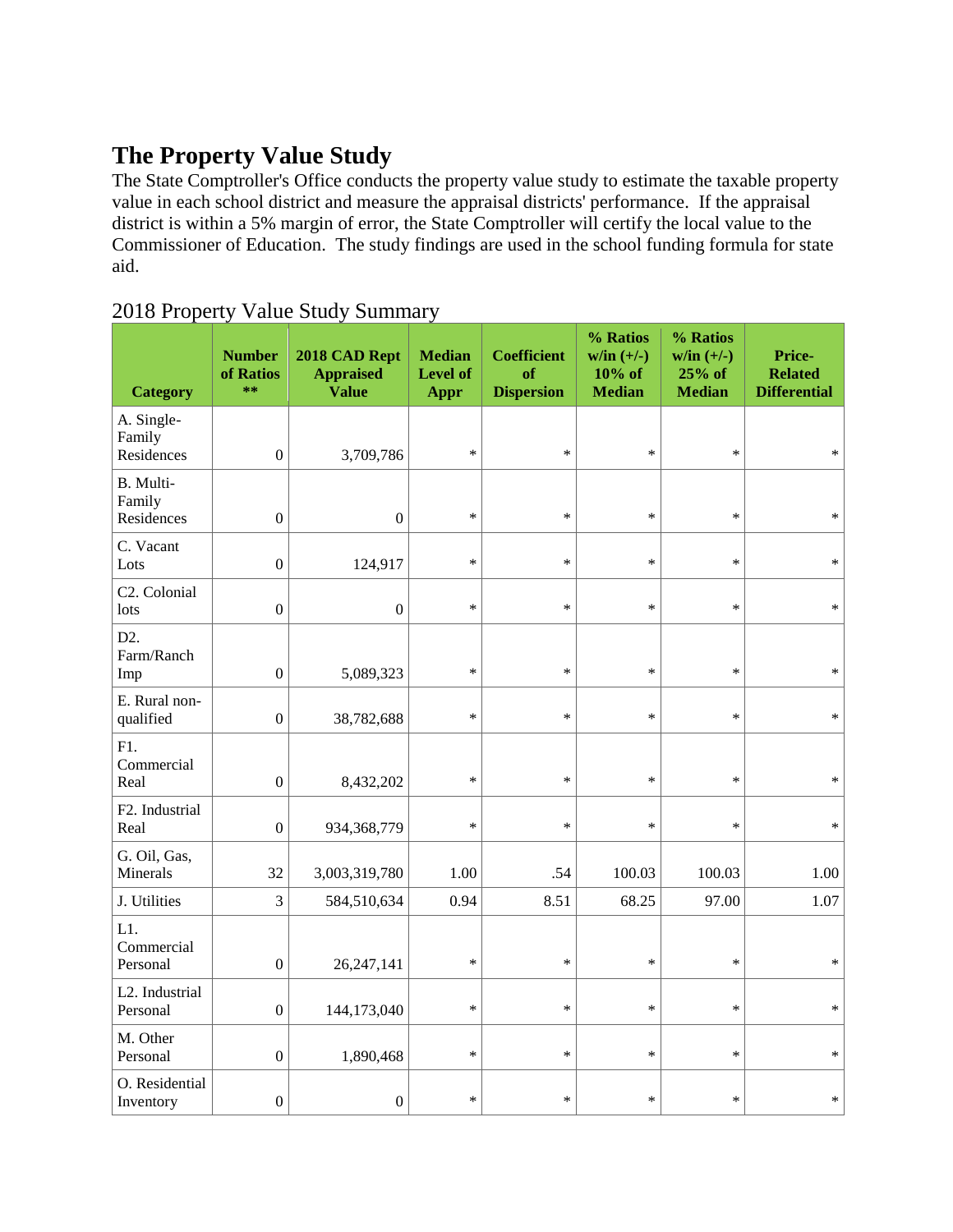| <b>Category</b>         | <b>Number</b><br>of Ratios<br>$***$ | 2018 CAD Rept<br><b>Appraised</b><br>Value | <b>Median</b><br><b>Level of</b><br>Appr | <b>Coefficient</b><br>of<br><b>Dispersion</b> | % Ratios<br>$w/in (+/-)$<br>$10\%$ of<br><b>Median</b> | % Ratios<br>$w/in (+/-)$<br>$25%$ of<br><b>Median</b> | Price-<br><b>Related</b><br><b>Differential</b> |
|-------------------------|-------------------------------------|--------------------------------------------|------------------------------------------|-----------------------------------------------|--------------------------------------------------------|-------------------------------------------------------|-------------------------------------------------|
| S. Special<br>Inventory |                                     |                                            | $\ast$                                   | $\ast$                                        | $\ast$                                                 | *                                                     | $*$                                             |
| Overall                 | 39                                  | 4,750,648,458                              | 1.00                                     | 1.56                                          | 94.56                                                  | 99.72                                                 | 1.01                                            |

\* Not Calculated - Need a minimum of 5 ratios from (A) categories representing at least 25% of total CAD category value or (B) 5 ISDs or half the ISDs in the CAD, whichever is less.